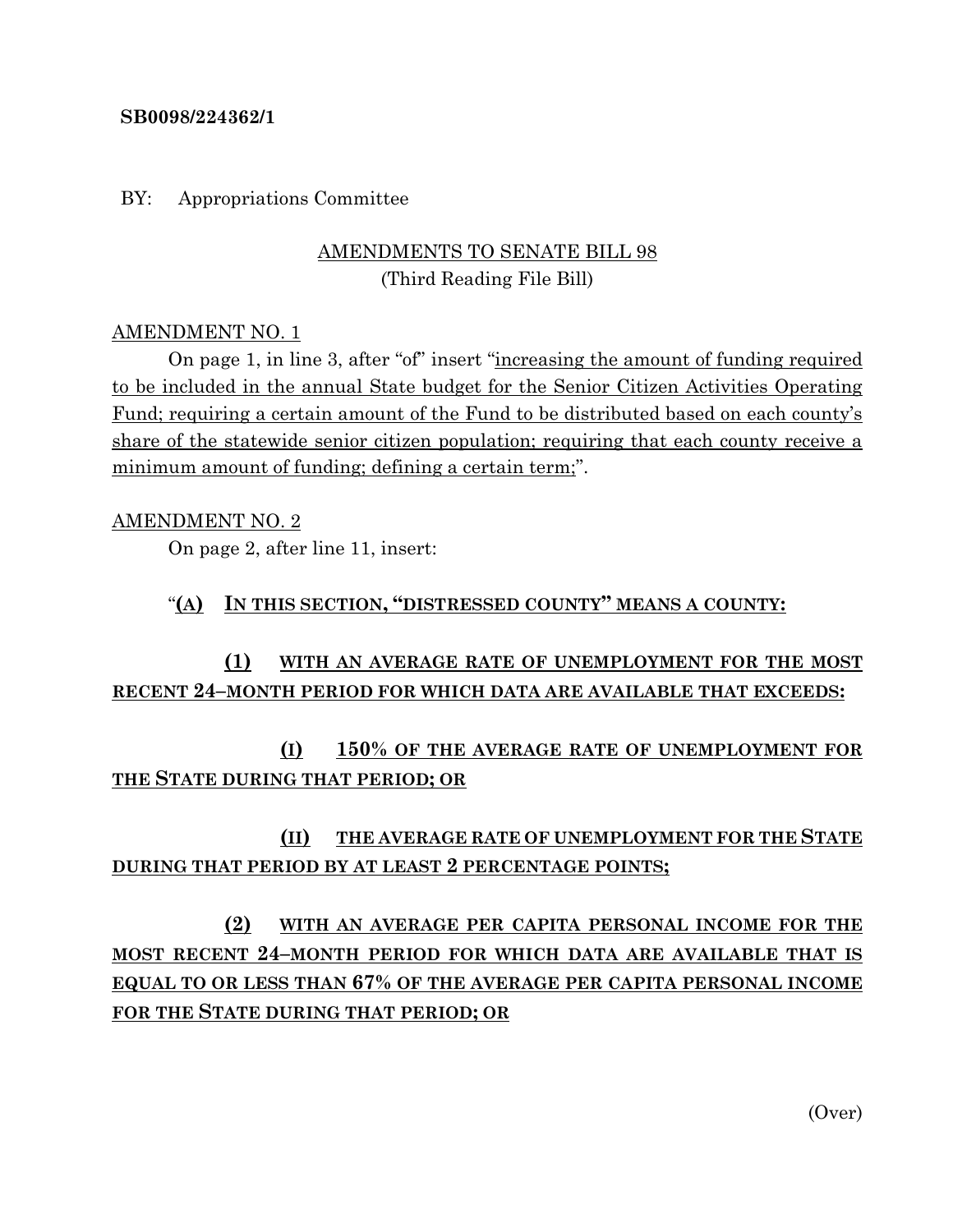#### **SB0098/224362/1 Appropriations Committee Amendments to SB 98 Page 2 of 3**

## **(3) THAT NO LONGER MEETS EITHER CRITERION STATED IN ITEM (1) OR (2) OF THIS SUBSECTION BUT HAS MET AT LEAST ONE OF THE CRITERIA AT SOME TIME DURING THE PRECEDING 24–MONTH PERIOD.**";

and in lines 12, 14, and 18, strike "(a)", "(b)", and "(c)", respectively, and substitute "**(B)**", "**(C)**", and "**(D)**", respectively.

#### AMENDMENT NO. 3

On page 2, in line 16, after "(2)" insert "**(I)**"; in line 17, strike "\$500,000" and substitute "**\$750,000**"; after line 17, insert:

# "**(II) IN ADDITION TO THE FUNDS PROVIDED UNDER SUBPARAGRAPH (I) OF THIS PARAGRAPH, THE GOVERNOR SHALL PROVIDE SUFFICIENT FUNDS TO ENSURE THAT EACH COUNTY RECEIVES AT LEAST \$5,000 UNDER PARAGRAPH (3) OF THIS SUBSECTION.**";

in line 18, strike "Subject to paragraph (2) of this subsection, money from" and substitute "**\$100,000 OF**"; in line 21, after "(2)" insert:

## "**(I) \$400,000 OF THE FUND SHALL BE DISTRIBUTED TO COUNTIES BASED ON EACH COUNTY'S PROPORTIONAL SHARE OF THE STATEWIDE POPULATION OF SENIOR CITIZENS.**

## **(II) A COUNTY SHALL RECEIVE AT LEAST \$5,000 UNDER THIS PARAGRAPH.**

#### **(3)**";

in line 21, strike "50%" and substitute "**\$250,000**"; in line 22, strike beginning with "on" through "counties:" and substitute "**TO DISTRESSED COUNTIES AS FOLLOWS:**